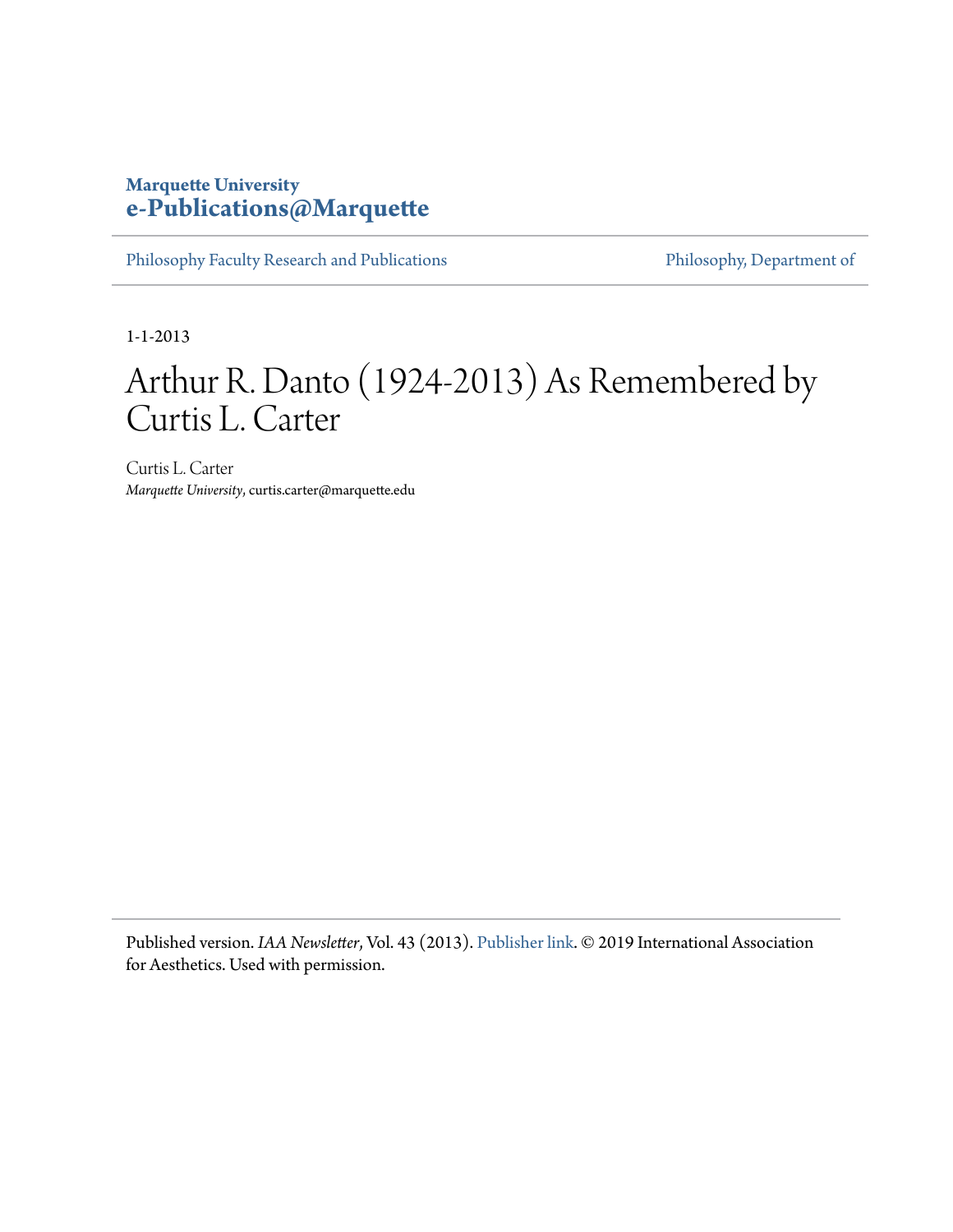#### **Marquette University**

## **e-Publications@Marquette**

### *Philosophy Faculty Research and Publications/College of Arts and Sciences*

*This paper is NOT THE PUBLISHED VERSION;* **but the author's final, peer-reviewed manuscript.**  The published version may be accessed by following the link in th citation below.

*IAA Newsletter*, Vol. 43, (2013): 1. This article is © International Association for Aesthetics and permission has been granted for this version to appear in [e-Publications@Marquette.](http://epublications.marquette.edu/) International Association for Aesthetics does not grant permission for this article to be further copied/distributed or hosted elsewhere without the express permission from International Association for Aesthetics.

# ARTHUR DANTO (1924-2013)

As Remembered by Curtis L. Carter

My reflections on the man Arthur Danto, and the importance of his contributions to aesthetics and other areas of philosophy are not those of a close associate or friend. Our first direct contact came as he served as President of the American Society for Aesthetics (ASA) in 1996 at the beginning of my term as Secretary Treasure/Executive Director of the ASA. He was very gracious and helpful during this experience. It was as if he wore the office gracefully treating this role with efficient, thoughtful decisions as needed. Conversations at various American Philosophical Association meetings or ASA meetings took place with Danto over the years, as well as at lectures that he gave at the National Gallery in Washington, D.C. Each encounter, though brief, brought insight into his unique perspective on aesthetics and art.

A chance meeting in the Galleries of the Metropolitan Museum of Art in New York proved to be especially rewarding. It was (I believe) in 2008 when we met by chance while viewing an exhibition of Pop Art at the Met. It was very special to hear Danto's perceptive insights into differences among the various Pop artists, as we moved thru the exhibition together viewing the individual works on display. Not unexpectedly, he paid particular attention to the works of Andy Warhol, who had been so important in the development of his contributions to aesthetics. We know much about Danto's thoughts on Andy Warhol. It would also be interesting to learn what Andy Warhol might have replied, if we had asked him the question, "What do you think about Arthur Danto?"